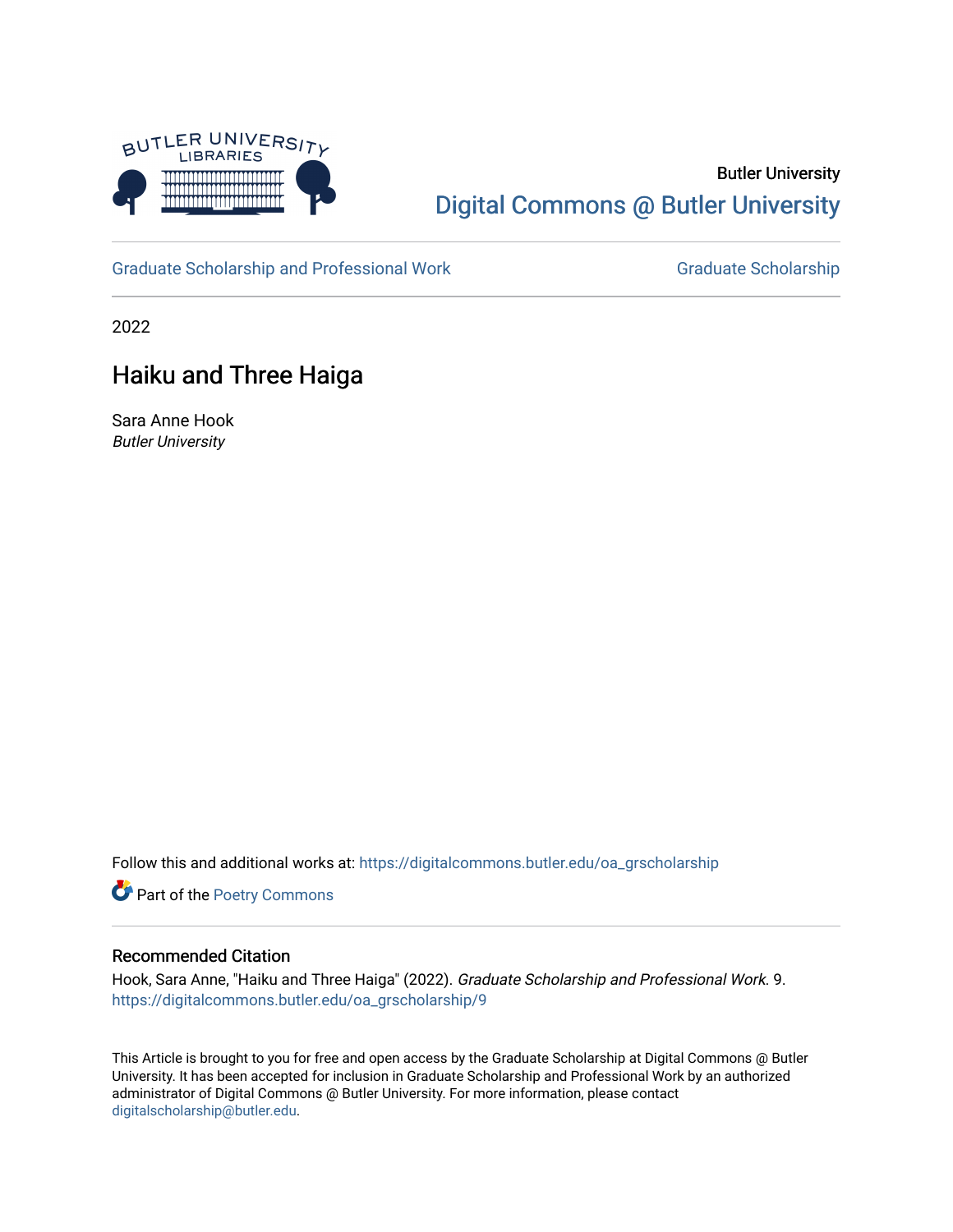## Haiku and Three Haiga

Sara Anne Hook, March 2022

Gray squirrels at my door winsome faces, pleading eyes. Where are the peanuts?

Plain stone in the sand picked it up and polished smooth. Ancient sketch revealed.

She drew an iris majestic purple petals. Wisdom on a stem. (Inspired by a drawing of a purple iris by Deanna Gilbert,  $\odot$  2021.)

Strawberry blond boy taller than me by a foot. Where did the years go?

Close your eyes, just *breathe* tattooed Chinese characters. Right side, inner wrist.

I would be content if I drew a perfect pear. Simple, but profound.



Pear in silverpoint, Sara Anne Hook, 2022.